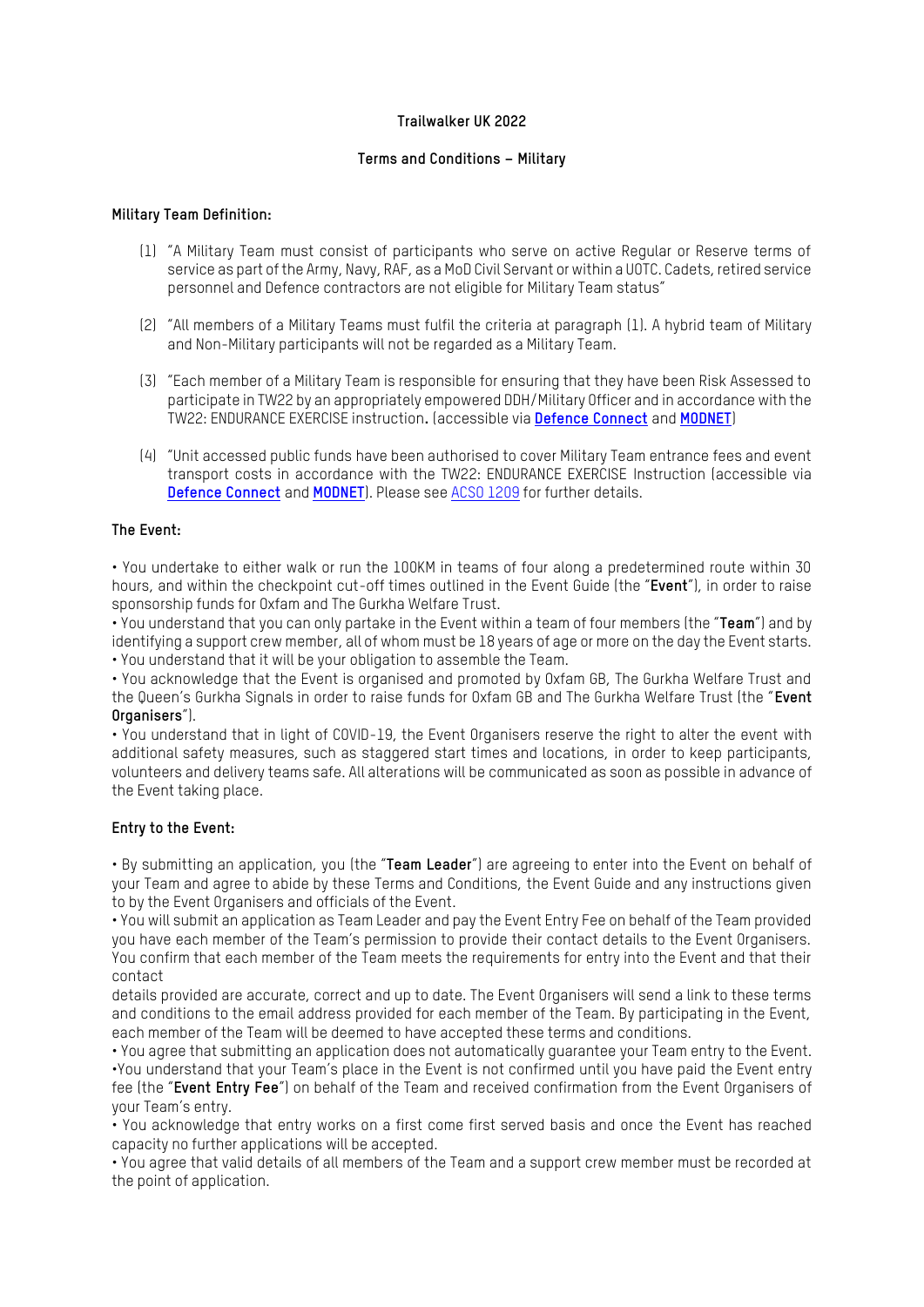• You agree that no further amendments to the Team will be permitted after 08/09/2022. After this point, please contact the Event Organisers on events@oxfam.org.uk who may consent to any amendments to the Team at their discretion.

## **Liability:**

• You agree that, while neither the Queen's Gurkha Signals nor Oxfam GB exclude liability for personal injury or death caused by their own negligence, military teams undertake the Event against an approved risk framework and will not hold the Queen's Gurkha Signals and/or Oxfam GB or The Gurkha Welfare Trust responsible for:

(a) any damage to, or loss of personal property; or

(b) any accident or injury which does not result from the negligence of the Queen's Gurkha Signals or Oxfam GB arising directly or indirectly or in any manner whatsoever out of or in connection with the Event; or

(c) any costs incurred in the lead up to and the Event itself; including but not limited to should the Event Organisers decide to cancel or suspend the event.

# **The hazardous nature of the Event:**

• You understand that the Event involves sustained physical exercise in a remote area and involves walking at night over rugged terrain.

• You agree that you are responsible for your own fitness and heath to take part in the Event and have consulted a doctor about your participation if you have a medical condition or concerns.

• You understand that the Event will include several road crossings and some short sections along roads. All normal road rules apply and teams should take extreme care while on roads. High-visibility vests must be worn when on road sections during the night by the team members at the front and back of the Team.

• You understand that all of the Team must be 18 years or over on 23/09/2022 to be eligible to take part in the Event.

## **Cancellation by you before the Event:**

• You acknowledge that should you wish to cancel your entry to the Event, the Event Entry Fee is nonrefundable or transferable to future events, save in exceptional circumstances as determined by the Event Organisers at their absolute discretion.

• You agree that a substitution of any of the Team is permitted until three weeks before the Event. All changes must be communicated to the Event Organisers before this date. Any changes made after this date are confirmed at the discretion of the Event Organisers.

• In the case of a withdrawal from the Team / or a Team member before the Event, the Team / or a Team member must contact donors and ask if they are still happy for sponsorship monies to go to the Event Organisers, and request for refunds to be issued if not.

• You understand that in the three weeks prior to the Event, teams of three members may be given permission to start the Event. Permission is required in writing from the Event Organisers. Teams of less than three people will not be permitted to take part in the event.

## **Cancellation by you during the Event:**

• You agree that any member of the Team who is injured or exhausted during the Event must be brought to the nearest checkpoint for assistance. If the casualty cannot be moved, one person from the Team must stay with them while the remaining members seek help. Under no circumstances is a casualty to be left unattended.

• You agree that if you wish to withdraw from the Event you must 1) report to the nearest checkpoint or contact an Event Organiser and 2) return the Event tracking equipment.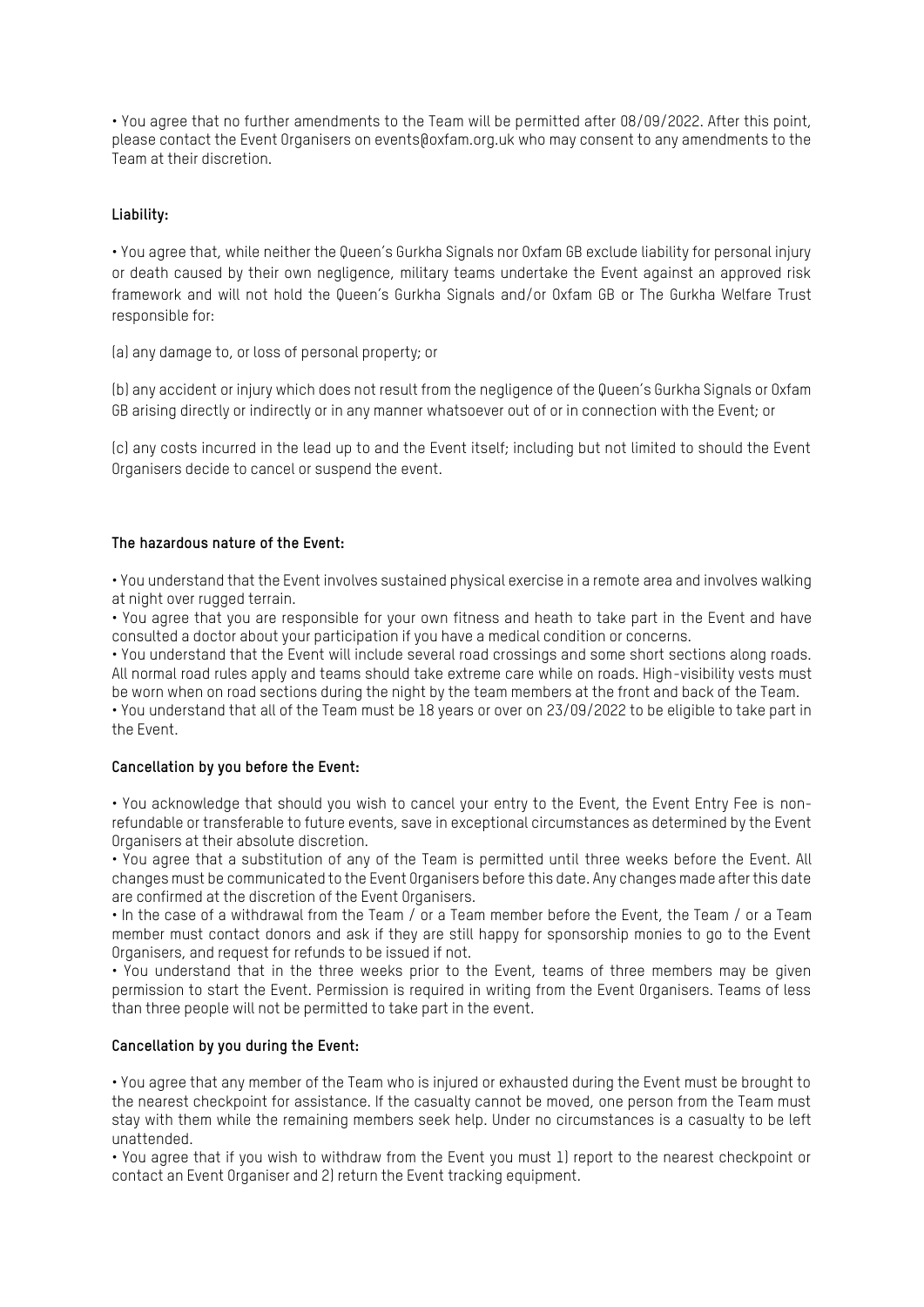• You understand that it is the responsibility of the remaining Team members to ensure that the Event Organisers are aware of the withdrawal of any Team member and the Team may not continue until it has been reported.

• You understand that with the permission of the Event Organisers, Teams with three remaining members may be permitted to start the Event, as a last resort, or continue in the event of a member of the Team withdrawing during the Event.

• You understand that with the permission of the Event Organisers, if two members of the Team withdraw, the remaining two members of the Team may continue if a different Team formally accepts responsibility for them for the remainder of the Event.

• You understand that Teams with two remaining members may not start the Event unless they can be paired with a different Team (with two or more members).

• Support crews must have the capability to provide support at each checkpoint and be able to remove Team members if they withdraw from the Event.

### **Cancellation by us:**

• You understand that the Event Organisers reserve the right to cancel, alter or suspend the Event without notice, in consultation with Emergency Services and major event stakeholders/land owners. Reasons that the Event may be cancelled are, but not limited to: fire, flood, adverse weather conditions (including high temperatures), acts of war or violence, malicious damage, explosion, earthquake, strike, civil disturbances, political unrest, riot, labour dispute, power cuts, path instability, and foot and mouth disease or other such disease, infectious viruses such as coronavirus or any other cause beyond the Event Organisers' control. • You understand that depending on the time at which the Event Organisers cancel the event, you will have the following options with regards to your entry fee (you will be only able to opt for one of these options):

- Defer your entry fee to the next Trailwalker UK event
- Donate your entry fee to Oxfam and The Gurkha Welfare Trust
- 100% entry fee refund if Event is cancelled on or before 24/06/2022
- 50% entry fee refund if Event is cancelled between 25/06/2021 18/09/2022

• You acknowledge that any sponsorship raised up until the time the Event is cancelled will not carry over into a future event.

• You understand that you will not be entitled to any reimbursement of any personal expenses incurred, such as travel or accommodation, and you should ensure you have appropriate personal insurance against these costs before booking.

#### **Rules and regulations:**

• You understand that the Team must start together, remain together on the trail and must check in at each checkpoint and the finish point together. The Team may not leave a checkpoint until the whole Team has reached that checkpoint (unless a team member withdraws - please see **Cancellation by you during the Event** for more details).

• You agree that the Team's recorded time at each checkpoint and at the finish will be the time of the last member of the Team.

• You acknowledge that it is the Team's responsibility to ensure that they have been correctly checked-in at each checkpoint.

• You agree that you may not be transported by vehicle along any portion of the trail or between any points on it unless you have formally withdrawn from the Event.

• You agree to wear the timing equipment and identification number provided at all times during the Event.

• You agree to return the timing equipment on the day of the Event or be liable to an additional £30 charge to cover the full cost of the device.

• You agree to comply with [The Countryside Code](https://www.gov.uk/government/publications/the-countryside-code/the-countryside-code) at all times during the Event. (This includes but is not limited to all participants and support crews respecting the environment and not dropping litter).

• You agree to comply with any safety instructions given to you by Event officials.

• You use the litter and recycling bins at the checkpoints.

• You understand that the Team must leave each checkpoint before the maximum cut off time stated in the Event Guide in order to continue during the Event.

• You understand that failure to wear identification numbers, failure to comply with safety order notices issued by the Event Organisers, failure to follow the rules and regulations/Event Guide or acting dangerously or unfairly to gain advantage during the Event may result in disqualification.

• You agree to keeping noise levels to a minimum when walking in residential areas, specifically at night.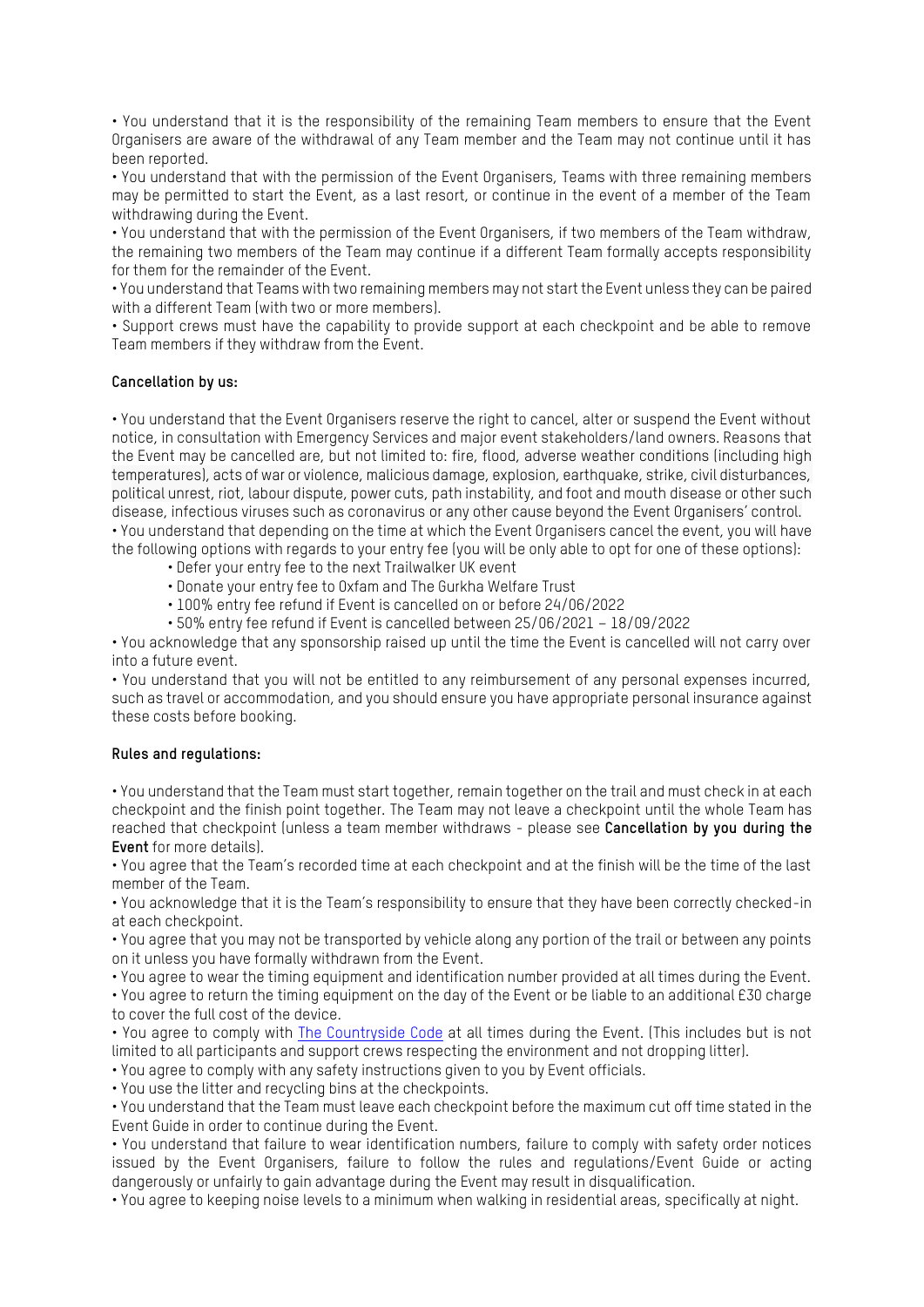• You agree to behave in a way that does not cause offence to fellow participants, event staff or the public, and does not in a way bring the Event Organisers disrepute.

### **Pre-Event Registration:**

• You understand that the Team register and receive the safety brief prior to taking part.

• You understand that registration is a mandatory safety procedure and it is the Team's responsibility to ensure that this is completed in good time prior to their allocated starting slots.

• You understand that no member of the Team should be substituted after the Team has registered onsite at the Event.

• You understand that registration includes signing an essential kit disclaimer form to ensure that each member of the Team is adequately equipped to take part.

• You agree that if you are deemed by the Event Organisers to be inadequately equipped or prepared you may be disqualified on safety grounds. (A list of essential items will be provided to all participants).

• If you are a smoker, you agree to smoke only in the designated area provided at the registration site.

### **Support crew:**

• You agree that each Team must have a support crew to provide practical and emotional support throughout the Event. Each support crew is responsible for transporting the Team's provisions, including food, changes of clothes, a first aid kit and any necessary medication during the Event (professional event medics will be on hand for serious incidents). It is strongly recommended that your support crew consists of four people.

• You understand you must organise your own support crew to transport you to the start and from the finish and to provide assistance at checkpoints along the trail. Your support crew will also be responsible for transporting any members of the Team that withdraw from the Event.

• You agree to communicate to your support crew that they must drive safely, remain well rested and only arrive at checkpoints when required to avoid congestion and park safely, without hindering the flow of traffic or endangering the safety of participants and other people.

• You agree that some checkpoints may be closed to support crew at the Event Organisers' discretion subject to weather conditions.

• You agree that support crew vehicles must not exceed the size of a 12 seater mini bus (2.5m x 5.5m).

• You agree that only one support crew vehicle per team is allowed access to a checkpoint at any one point and only one vehicle pass will be issued per support crew.

### **Results and awards:**

• You acknowledge that only registered members of the Team who complete the Event will receive a medal. • You agree that only registered teams that complete their challenge as a team of four within the relevant cut-off time will be entered into the official team results.

#### **Marketing and communications:**

• You agree that images, film and interview material taken at the Event of all the Team and support crew members may be used by the Events Organisers to promote the Event and Oxfam sponsored challenge events in the future. You can opt out of having your image used by contacting the Oxfam Events Team at events@oxfam.org.uk or 0300 200 1300.

• You understand that the Event Organisers will contact you regularly with administrative communications about your taking part in the Event, including logistical and fundraising information.

## **Your data:**

• We collect some or all of the following Personal Data from you when you register to participate and when you participate in the Event.

- Name
- **Email**
- Phone number
- DOB
- Gender